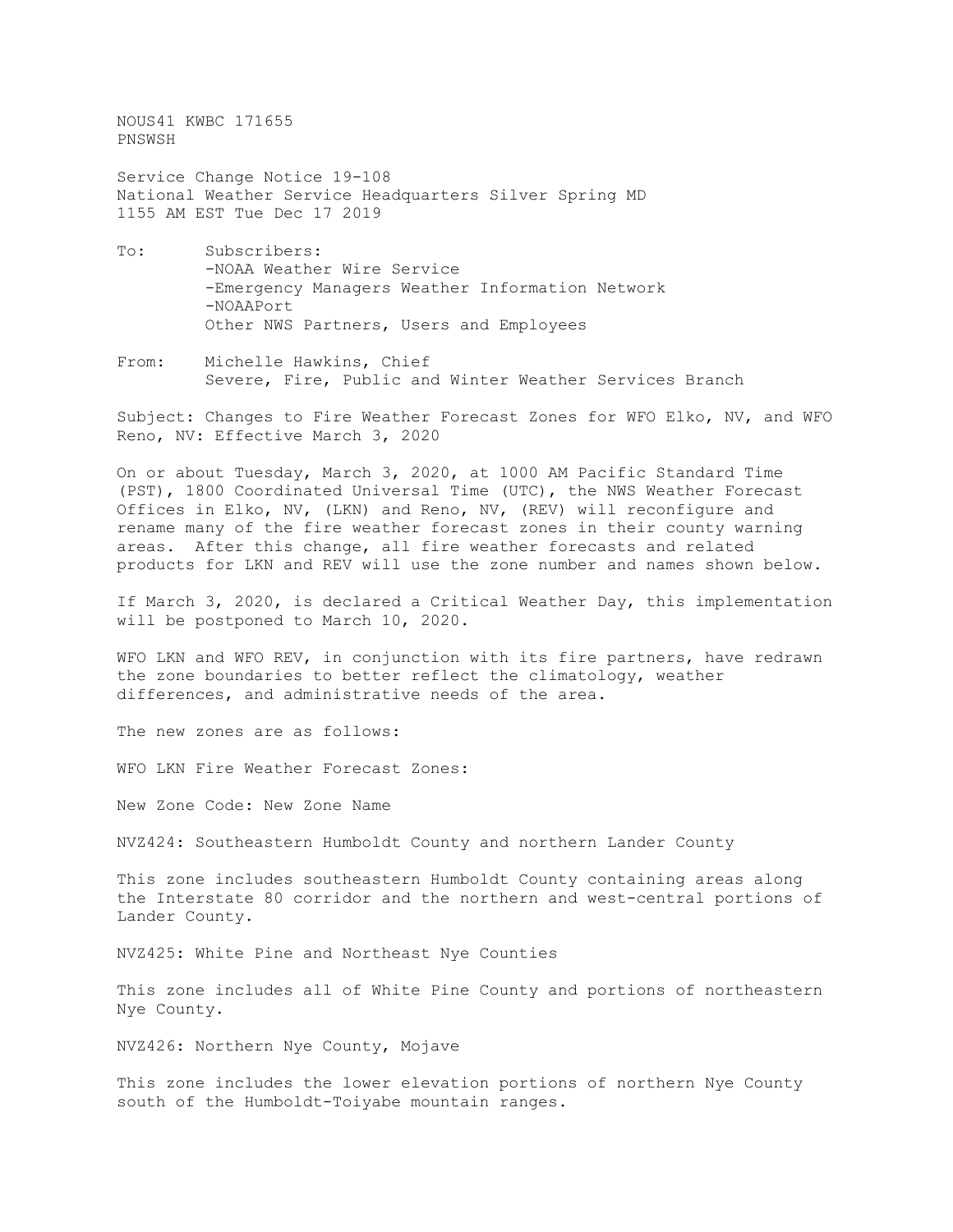NVZ427: Central Nevada, Toiyabe

This zone includes portions of central and southern Lander and Eureka counties into Northern Nye County. This area includes the Southern Humboldt-Toiyabe Ranges and associated valleys.

NVZ437: Humboldt County, Quinn

This zone includes many of the higher mountains of northern Humboldt county north of Interstate 80 including the Black Rock, Pine Forest, Jackson and Santa Rosa ranges as well as the northern portion of the Black Rock Desert and Paradise Valley east of the Santa Rosa range.

NVZ438: Western Elko County, northern Eureka and Lander Counties north of Interstate 80

This zone includes the Owyhee Desert area of western Elko County west of the Independence and Bull Run Mountains as well as far northern Eureka and Lander counties north of Interstate 80.

WFO REV Fire Weather Forecast Zones

| New Zone Code |            | New Zone Name                                                                                                      |
|---------------|------------|--------------------------------------------------------------------------------------------------------------------|
| CAZ271        |            | Western Lassen/Eastern Plumas/Eastern Sierra/Eastern<br>Nevada Counties                                            |
| CAZ274        |            | Southern Mono County                                                                                               |
| CAZ278        |            | Eastern Lassen County                                                                                              |
| NVZ420        |            | Northern Sierra Front - Carson<br>City/Douglas/Storey/Southern Washoe/Eastern Lyon/Far<br>Southern Lassen Counties |
| NVZ421        |            | Southern Sierra Front - Alpine/Northern Mono/Southern<br>Lyon/Western Mineral Counties                             |
| NVZ423        |            | Western Humboldt Basin - Pershing County                                                                           |
| NVZ429        |            | Lahontan Basin - Churchill and Eastern Mineral Counties                                                            |
| NVZ458        |            | Northern Washoe County                                                                                             |
| Forecast Name |            | Table 1: Universal Geographic Codes (UGC): Current Fire Weather Zone                                               |
|               |            | NVZ454: Central Lander and Eureka Counties                                                                         |
|               |            | NVZ455: White Pine County                                                                                          |
|               | Highway 50 | NVZ457: Northern Nye County/Lander and Eureka Counties South of                                                    |
|               |            | NVZ467: Central and Western Humboldt County                                                                        |
|               |            | NVZ468: Eastern Humboldt County and Northwestern Elko County                                                       |
|               | Counties   | CAZ271: Western Lassen/Eastern Plumas/Eastern Sierra/Eastern Nevada                                                |
|               |            | CAZ273: Mono and Eastern Alpine Counties                                                                           |
|               |            | CAZ278: Eastern Lassen County                                                                                      |
|               |            | NVZ450: Western Nevada Sierra Front                                                                                |
|               |            | NVZ453: West Central Nevada Basin and Range                                                                        |
|               |            | NVZ458: Northern Washoe County                                                                                     |
|               |            |                                                                                                                    |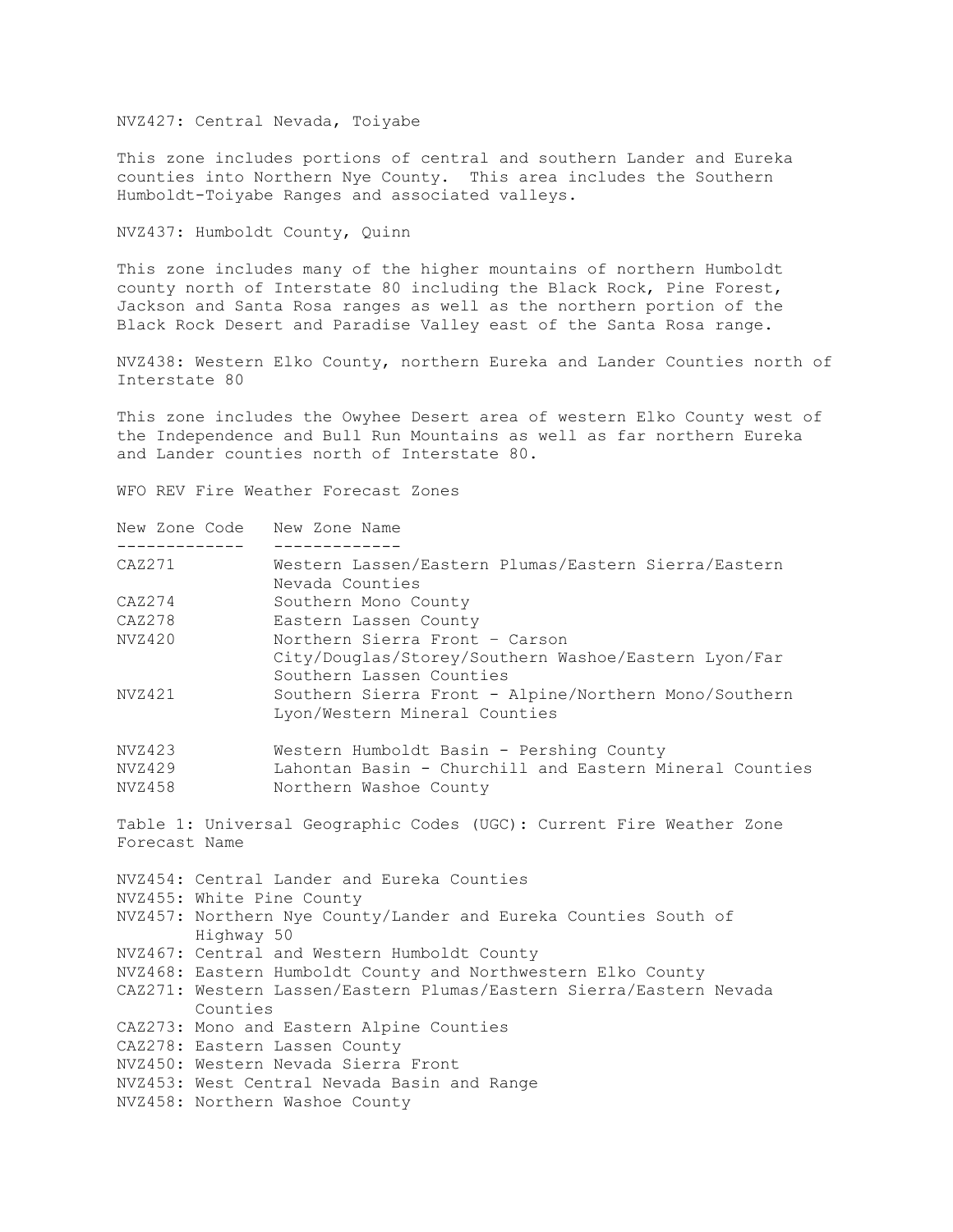NVZ459: Mineral and Southern Lyon Counties Table 2: UGC: New Fire Weather Zone Forecast Name NVZ424: Southeastern Humboldt County and northern Lander County NVZ425: White Pine and Northeast Nye Counties NVZ426: Northern Nye County - Mojave NVZ427: Central Nevada - Toiyabe NVZ437: Humboldt County - Quinn NVZ438: Western Elko County, northern Eureka and Lander Counties North of Interstate 80 CAZ271: Western Lassen/Eastern Plumas/Eastern Sierra/Eastern Nevada Counties CAZ274: Southern Mono County CAZ278: Eastern Lassen County NVZ420: Northern Sierra Front - Carson City/Douglas/Storey/Southern Washoe/Eastern Lyon/Far Southern Lassen Counties NVZ421: Southern Sierra Front - Alpine/Northern Mono/Southern Lyon/Western Mineral Counties NVZ423: Western Humboldt Basin - Pershing County NVZ429: Lahontan Basin - Churchill and Eastern Mineral Counties NVZ458: Northern Washoe County Table 3: NWS products Affected by the WFO Elko, NV and WFO Reno, NV Fire Weather Zone Changes AWIPS ID WMO Heading Product Name -------- ----------- -----------<br>FWFLKN FNUS52 KLKN Fire Weather FNUS52 KLKN Fire Weather Forecast FWFREV FNUS52 KREV Fire Weather Forecast RFWLKN WWUS82 KLKN Fire Weather Message RFWREV WWUS82 KREV Fire Weather Message NWS partners and users should take the appropriate action to ensure systems recognize the new UGC (Z) and new zone alignments and names.

Updated fire weather zone shapefiles are online at:

<https://www.weather.gov/gis/FireZones>

A graphical depiction of this change is online at:

<https://www.weather.gov/rev/firezonechanges>